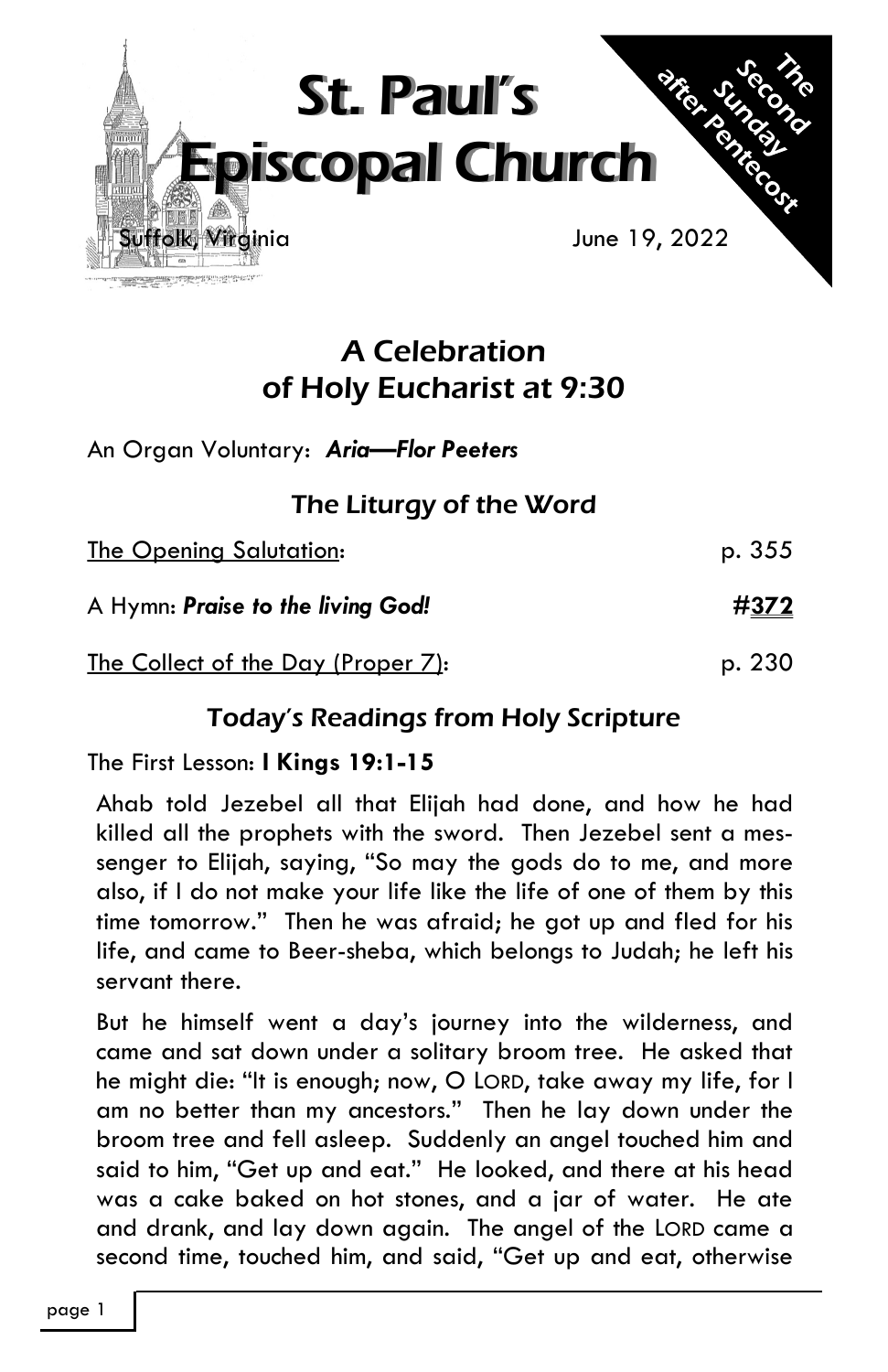the journey will be too much for you." He got up, and ate and drank; then he went in the strength of that food forty days and forty nights to Horeb the mount of God. At that place he came to a cave, and spent the night there.

Then the word of the LORD came to him, saying, "What are you doing here, Elijah?" He answered, "I have been very zealous for the LORD, the God of hosts; for the Israelites have forsaken your covenant, thrown down your altars, and killed your prophets with the sword. I alone am left, and they are seeking my life, to take it away."

He said, "Go out and stand on the mountain before the LORD, for the LORD is about to pass by." Now there was a great wind, so strong that it was splitting mountains and breaking rocks in pieces before the LORD, but the LORD was not in the wind; and after the wind an earthquake, but the LORD was not in the earthquake; and after the earthquake a fire, but the LORD was not in the fire; and after the fire a sound of sheer silence. When Elijah heard it, he wrapped his face in his mantle and went out and stood at the entrance of the cave. Then there came a voice to him that said, "What are you doing here, Elijah?" He answered, "I have been very zealous for the LORD, the God of hosts; for the Israelites have forsaken your covenant, thrown down your altars, and killed your prophets with the sword. I alone am left, and they are seeking my life, to take it away." Then the LORD said to him, "Go, return on your way to the wilderness of Damascus."

### The Response: **Psalm 42**

The Choir sings the Refrain and the Congregation repeats it.



As the deer longs for the water-brooks, \* so longs my soul for you, O God.

My soul is athirst for God, athirst for the living God; \* when shall I come to appear before the presence of God?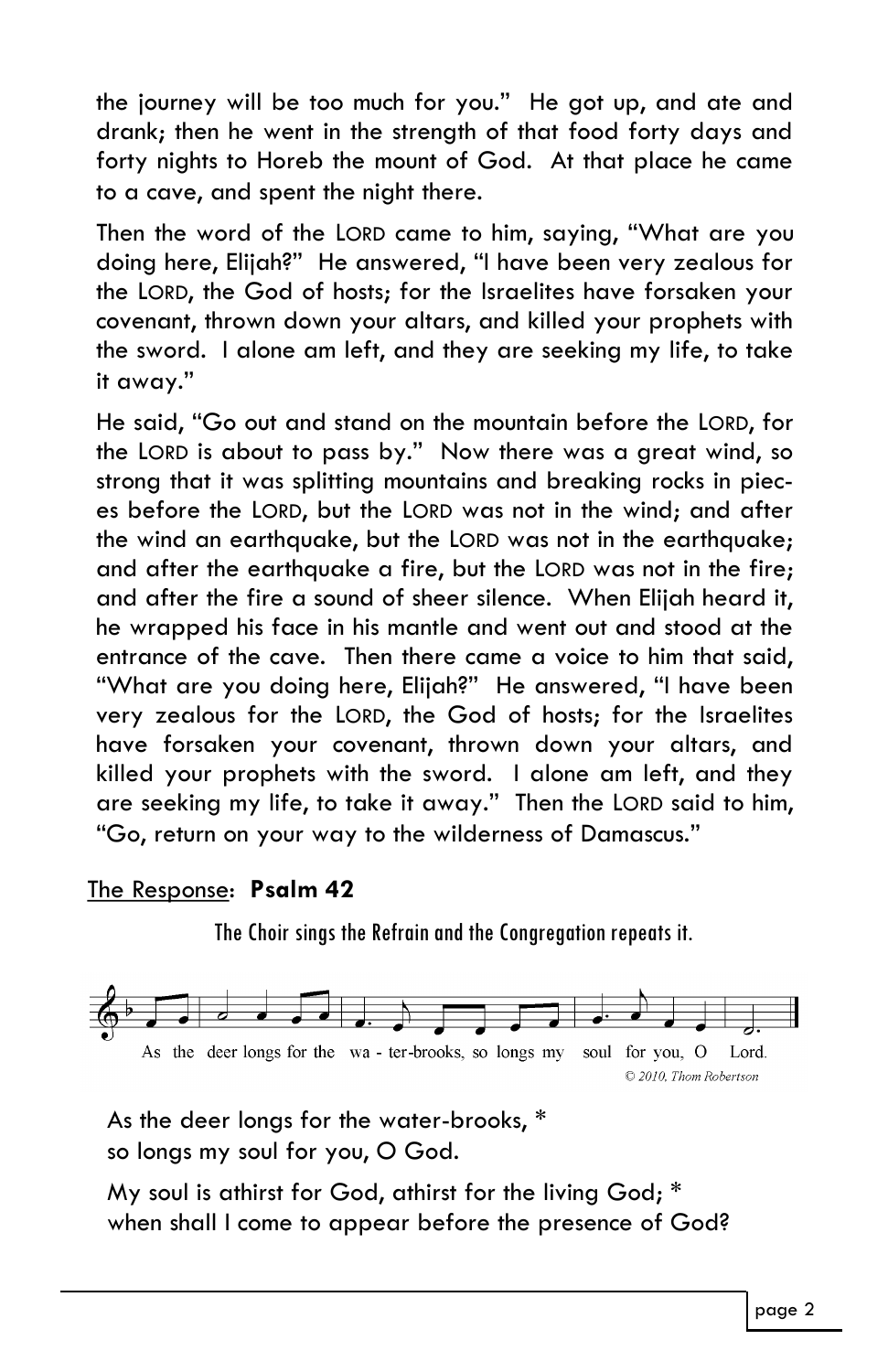My tears have been my food day and night, \* while all day long they say to me, "Where now is your God?"

I pour out my soul when I think on these things: \* how I went with the multitude and led them into the house of God,

With the voice of praise and thanksgiving, \* among those who keep holy-day.

All sing the Refrain.

### **Why are you so full of heaviness, O my soul? \* and why are you so disquieted within me?**

**Put your trust in God; \* for I will yet give thanks to him, who is the help of my countenance, and my God.**

All sing the Refrain.

My soul is heavy within me; \*

therefore I will remember you from the land of Jordan, and from the peak of Mizar among the heights of Hermon.

One deep calls to another in the noise of your cataracts; \* all your rapids and floods have gone over me.

The Lord grants his loving-kindness in the daytime; \* in the night season his song is with me, a prayer to the God of my life.

I will say to the God of my strength, "Why have you forgotten me? \* and why do I go so heavily while the enemy oppresses me?"

While my bones are being broken, \* my enemies mock me to my face;

All day long they mock me \* and say to me, "Where now is your God?"

All sing the Refrain.

**Why are you so full of heaviness, O my soul? \* and why are you so disquieted within me?**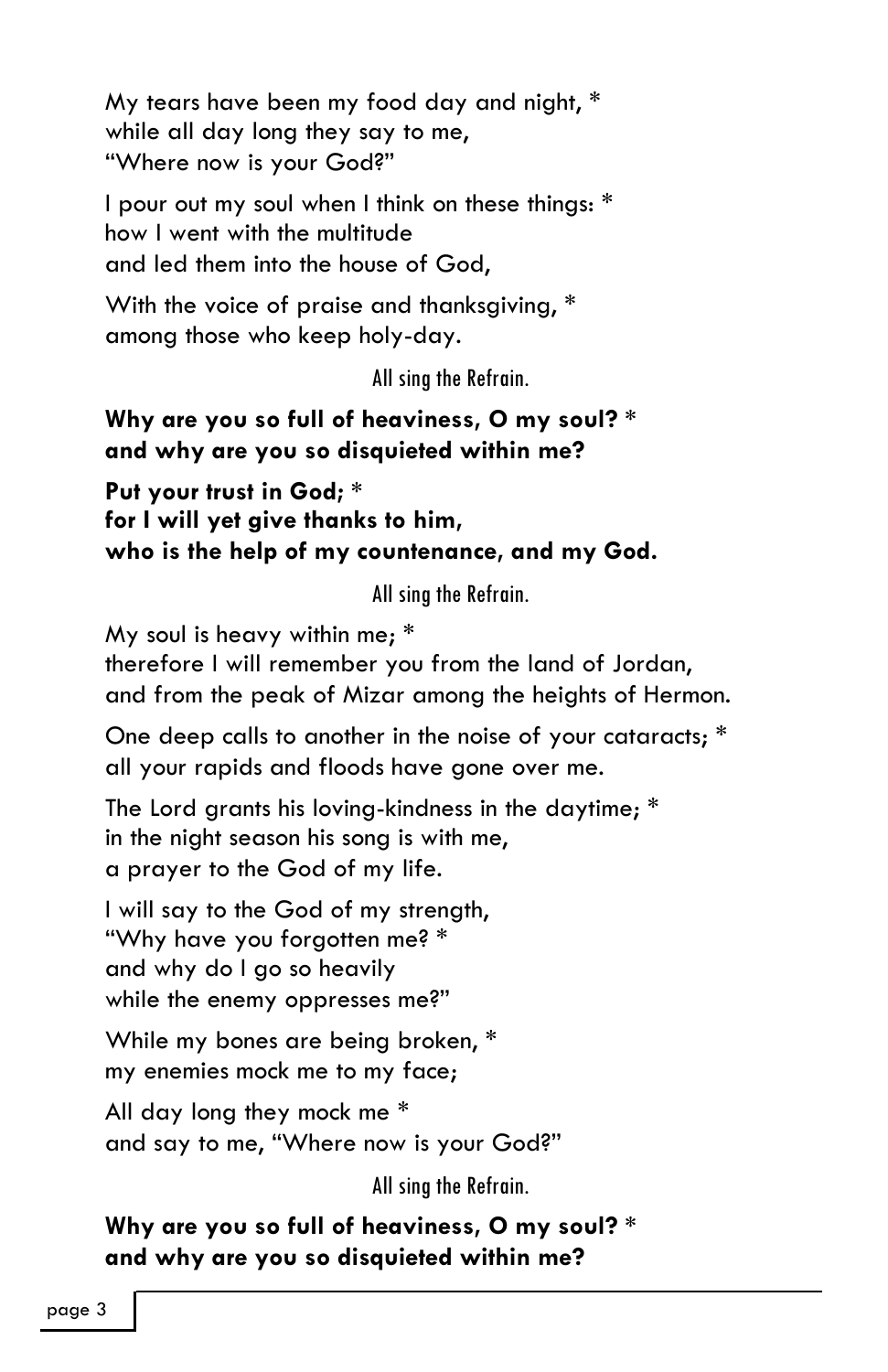**Put your trust in God; \* for I will yet give thanks to him, who is the help of my countenance, and my God.**

All sing the Refrain.

### **Glory to the Father, and to the Son, and to the Holy Spirit: \* as it was in the beginning, is now, and will be forever. Amen.**

### The New Testament Lesson: **Galatians 3:23-29**

Now before faith came, we were imprisoned and guarded under the law until faith would be revealed. Therefore the law was our disciplinarian until Christ came, so that we might be justified by faith. But now that faith has come, we are no longer subject to a disciplinarian, for in Christ Jesus you are all children of God through faith. As many of you as were baptized into Christ have clothed yourselves with Christ. There is no longer Jew or Greek, there is no longer slave or free, there is no longer male and female; for all of you are one in Christ Jesus. And if you belong to Christ, then you are Abraham's offspring, heirs according to the promise.

### The Gospel: **Luke 8:26-39**

Jesus and his disciples arrived at the country of the Gerasenes, which is opposite Galilee. As he stepped out on land, a man of the city who had demons met him. For a long time he had worn no clothes, and he did not live in a house but in the tombs. When he saw Jesus, he fell down before him and shouted at the top of his voice, "What have you to do with me, Jesus, Son of the Most High God? I beg you, do not torment me" – for Jesus had commanded the unclean spirit to come out of the man. (For many times it had seized him; he was kept under guard and bound with chains and shackles, but he would break the bonds and be driven by the demon into the wilds.) Jesus then asked him, "What is your name?" He said, "Legion"; for many demons had entered him. They begged him not to order them to go back into the abyss.

Now there on the hillside a large herd of swine was feeding; and the demons begged Jesus to let them enter these. So he gave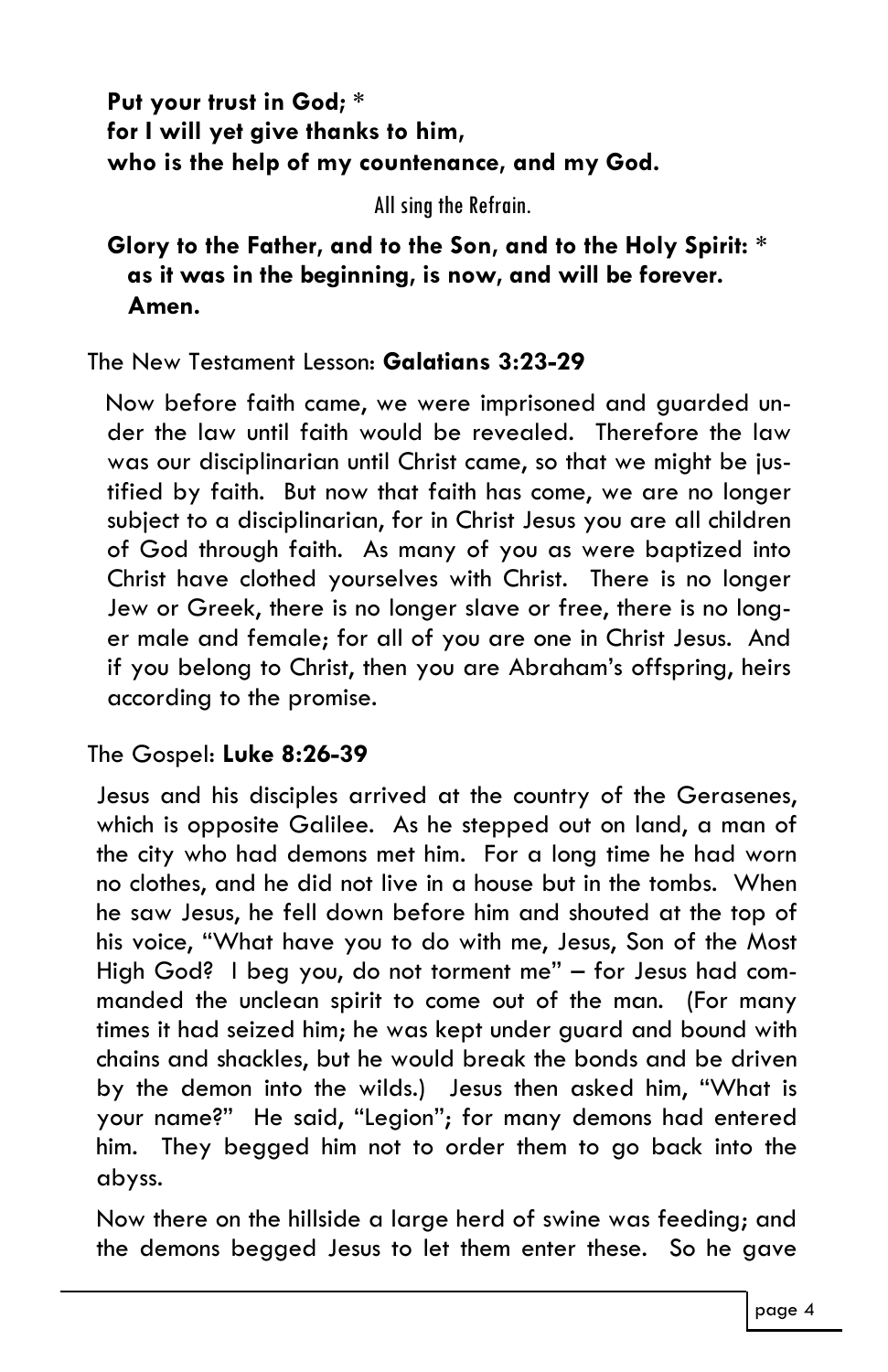them permission. Then the demons came out of the man and entered the swine, and the herd rushed down the steep bank into the lake and was drowned.

When the swineherds saw what had happened, they ran off and told it in the city and in the country. Then people came out to see what had happened, and when they came to Jesus, they found the man from whom the demons had gone sitting at the feet of Jesus, clothed and in his right mind. And they were afraid. Those who had seen it told them how the one who had been possessed by demons had been healed. Then all the people of the surrounding country of the Gerasenes asked Jesus to leave them; for they were seized with great fear. So he got into the boat and returned. The man from whom the demons had gone begged that he might be with him; but Jesus sent him away, saying, "Return to your home, and declare how much God has done for you." So he went away, proclaiming throughout the city how much Jesus had done for him.

| The Sermon:                                                   |  | The Very Rev. Dr. Keith Emerson |  |  |
|---------------------------------------------------------------|--|---------------------------------|--|--|
| <b>The Nicene Creed:</b>                                      |  | p. 358                          |  |  |
| <u>The Prayers of the People: Form VI</u>                     |  | p. 392                          |  |  |
| The Confession & Absolution:                                  |  | p. 393                          |  |  |
| The Peace:                                                    |  | p. 360                          |  |  |
| The Offertory                                                 |  |                                 |  |  |
| The Anthem: Come, thou fount of every - arr. Roland E. Martin |  |                                 |  |  |
| <b>The Holy Communion:</b>                                    |  |                                 |  |  |
| <b>Eucharistic Prayer C:</b>                                  |  | p. 369                          |  |  |
| The Sanctus: Holy, holy, holy Lord S-129                      |  |                                 |  |  |
| The Lord's Prayer:                                            |  | p. 364                          |  |  |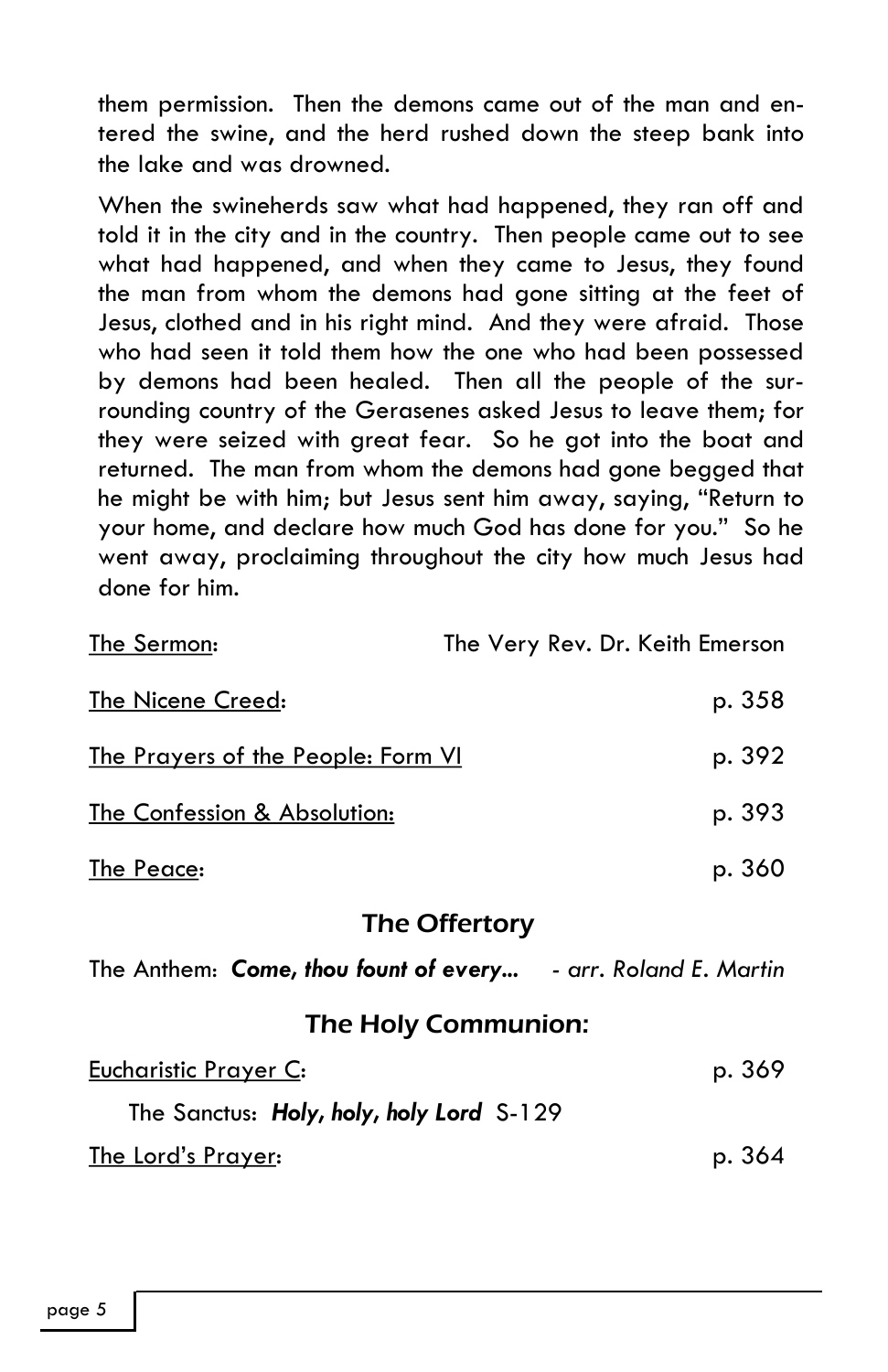#### The Fraction and Anthem:



Choir: The bread which we break, is the communion of the body of Christ. One body are we, for though many, we share one bread. (All repeat Antiphon)

#### The Communion of the People:

| The Communion Hymn: There is a balm in Gilead | #676     |
|-----------------------------------------------|----------|
| Heal me, hands of Jesus                       | WLP #773 |
| The Prayer of Thanksgiving after Communion:   | p. 366   |

#### The Blessing:

May God the Holy Trinity make you strong in faith and love, defend you on every side, and guide you in truth and peace**;**  and the blessing of God Almighty, the Father, the Son, and the Holy Spirit, be upon you and remain with you for ever. **Amen.**

A Hymn: *O bless the Lord, my soul! #***411**

The Dismissal:

Let us bless the Lord. **Thanks be to God.**

An Organ Voluntary: *Grand Choeur*

*– Théodore Dubois*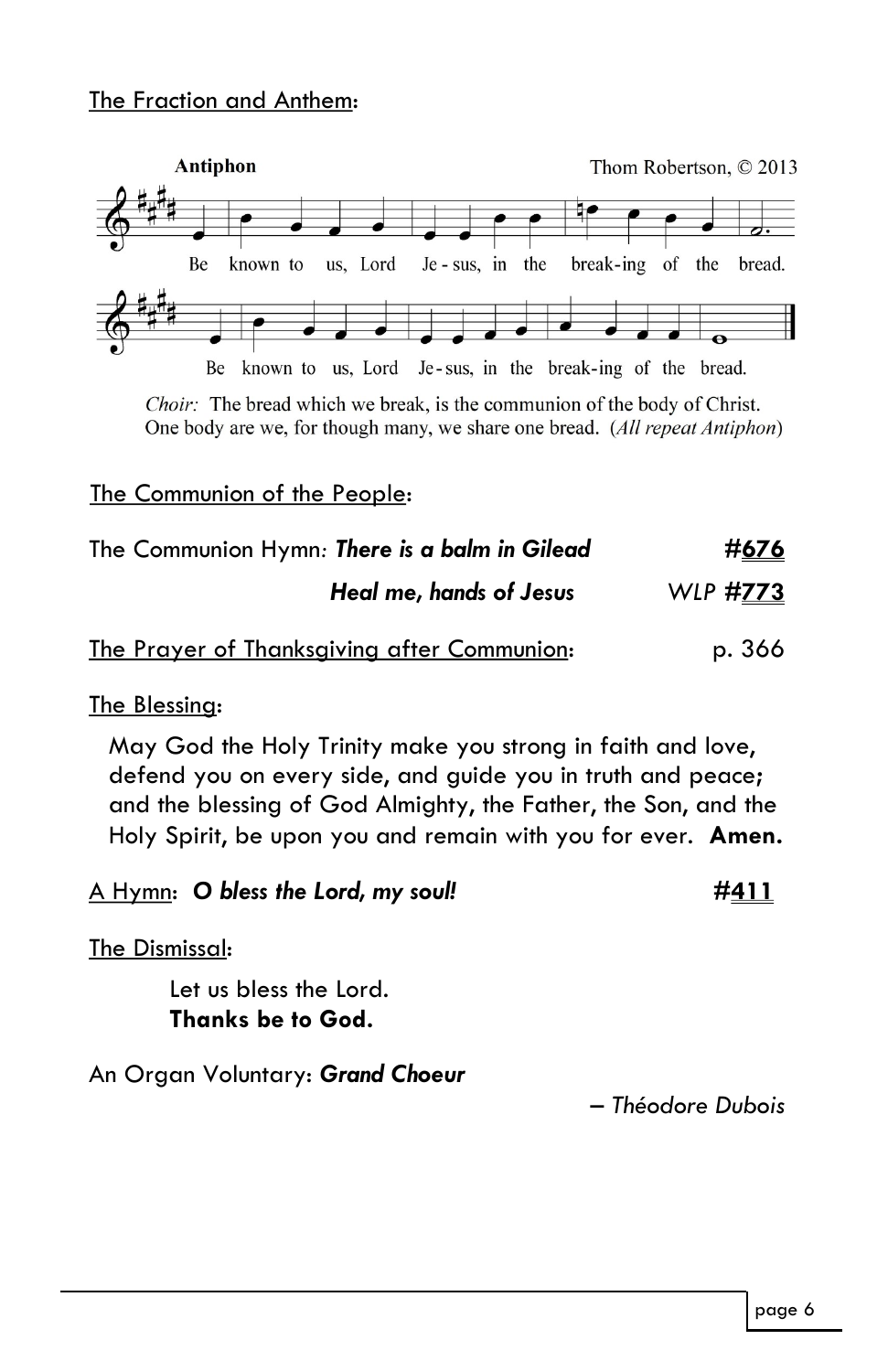### In Our Prayers

**Birthdays:** Elizabeth Jenkins, Lee King, Nina Matukewicz and Jack Russell.

**Expectant Parents:** David & Brooke Jackson.

**Anniversaries:** Ronnie & Judy Aylward, Phil & Cindy Ferguson, Matt & Ann Taylor Lusk, Terry & Irma Mottley and Brian & Amanda Rowe.

**Parish Prayer List:** Ronnie Aylward, Magdalene Barnes, Arthur Buchanan, Juel Carr, Connie Garris, Connie Happel, Richard Harrell, Thomas Hilton, Patricia Hundley, Elizabeth Jenkins, Peggy Moore, Frances Pettit, Doreen Pickering, Sandi Rekkedal, Ron Robertson, and Jessie Trent.

**The Departed:** Helen P. & Edwin Ferguson, Jr. (parents of Gail Pruden).

### Announcements

**Communion-to-Go Bags** are still available if you are not able to attend next week's service and plan to watch on Facebook Live.

**July 3rd Cookout**: St. Paul's will revive a tradition of having a Cookout after church on the July 4th weekend. We will also use the event to thank Miko Taylor for her years of service as our Parish Sexton. Miko is moving to Tennessee to be closer to her grandchildren.